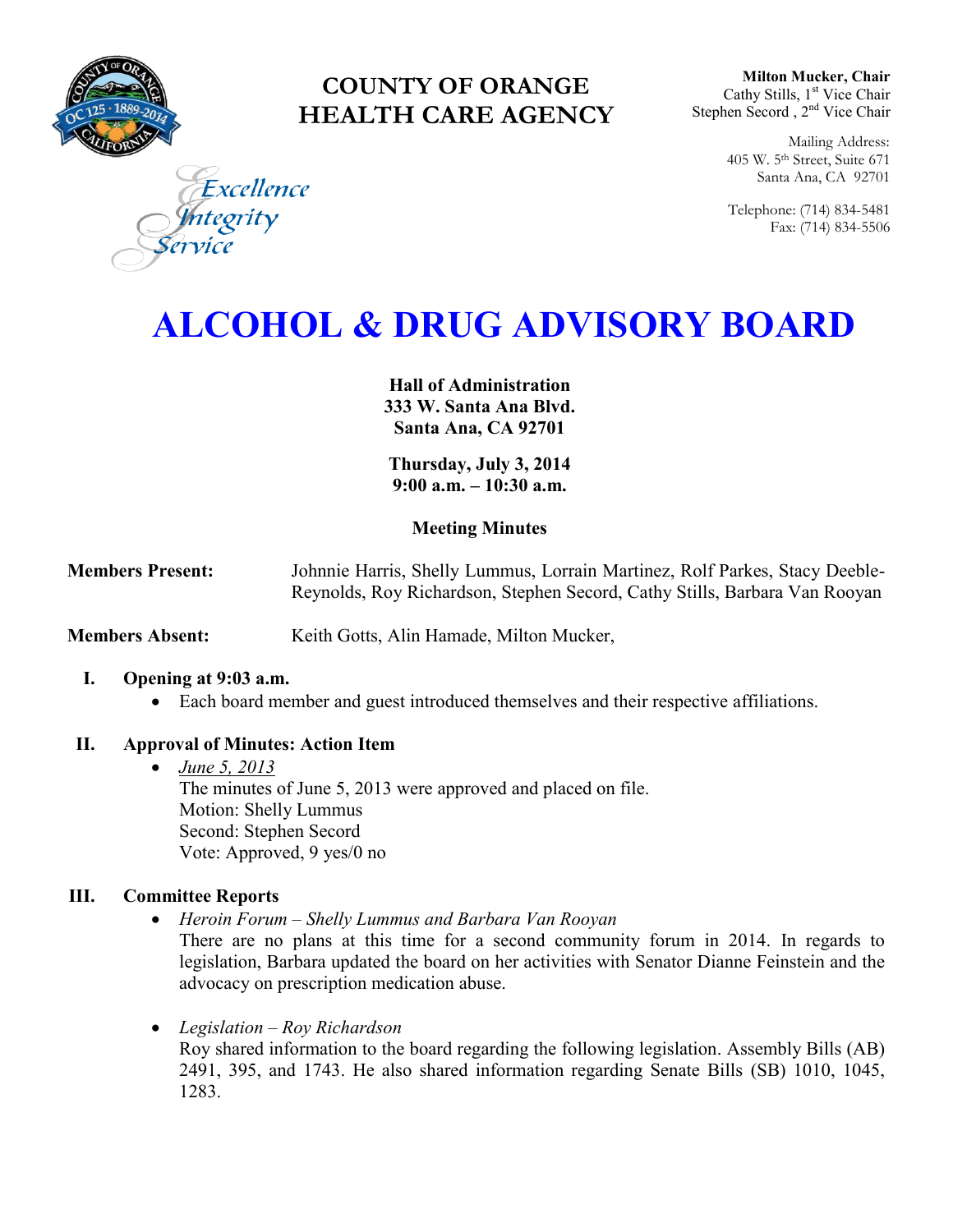#### *Membership – Shelly Lummus*

The membership committee is participating in recruitment activities and reviewing applications. The committee urges board members to join in their recruitment efforts to fill the youth and parent vacancies. Once a candidate has been selected, the committee will bring the recommendations to the board for approval.

#### *Mental Health Board – Stephen Secord*

The Centralized Assessment Team (CAT) has completed over 300 evaluations in the month of April. Further, over 700 calls have been received through OC Links. Finally, the newspaper supplement "Here for You" advertising about OC Links is available and has been distributed to the community.

#### *Provider Meeting – Cathy Stills*

Touchstones Adolescent Teen Treatment facility is the sole county provider offering adolescent services. Also, Roque Center Recovery is now providing detox services for the county. Finally, the meeting included the discussion of possible drug Medi-Cal funding being available for sober living facilities.

#### **IV. Old Business**

- ADAB Letter to Board of Supervisors
	- o The board discussed revisions to the draft letter to the Board of Supervisor's which acknowledges the Orange County District Attorney's participation in a law against some of the nation's largest manufacturers of prescription opioid pain killers. Milton called for a motion to approve the submission of the letter with changes.

Motion: Shelly Lummus

Second: Barbara Van Rooyan

Vote: 9 yes/ 0 no

The motion was approved to accept the letter with the suggested revision and to submit to the Board of Supervisors.

# **IV. New Business**

- "Drug Paraphernalia" Products Stacy Deeble-Reynolds
	- The board discussed the importance of the community and parental awareness of drug paraphernalia products which are being sold in local retail businesses and marketed toward youths. The board will continue to monitor this topic and further discuss as appropriate.

# **VI. Behavioral Health Services (BHS) Update: Brett O'Brien**

• Brett introduced Annette Mugrditchian and David Horner and their relevance to the ADAB in regards to the recent BHS Re-organization. Brett also updated the board on the merger between the County Alcohol and Drug Program Administrators Association of California (CADPAAC) and the California Mental Health Director's Association (CMHDA) which is officially named the County Behavioral Health Director's Association of California (CBHDA). Finally, Brett shared information on Senate Bill 570 – Advanced Alcohol and Drug Licensing Act. This bill advances the professional licensure of alcohol and drug treatment professionals. Amendments are currently being done in the legislation.